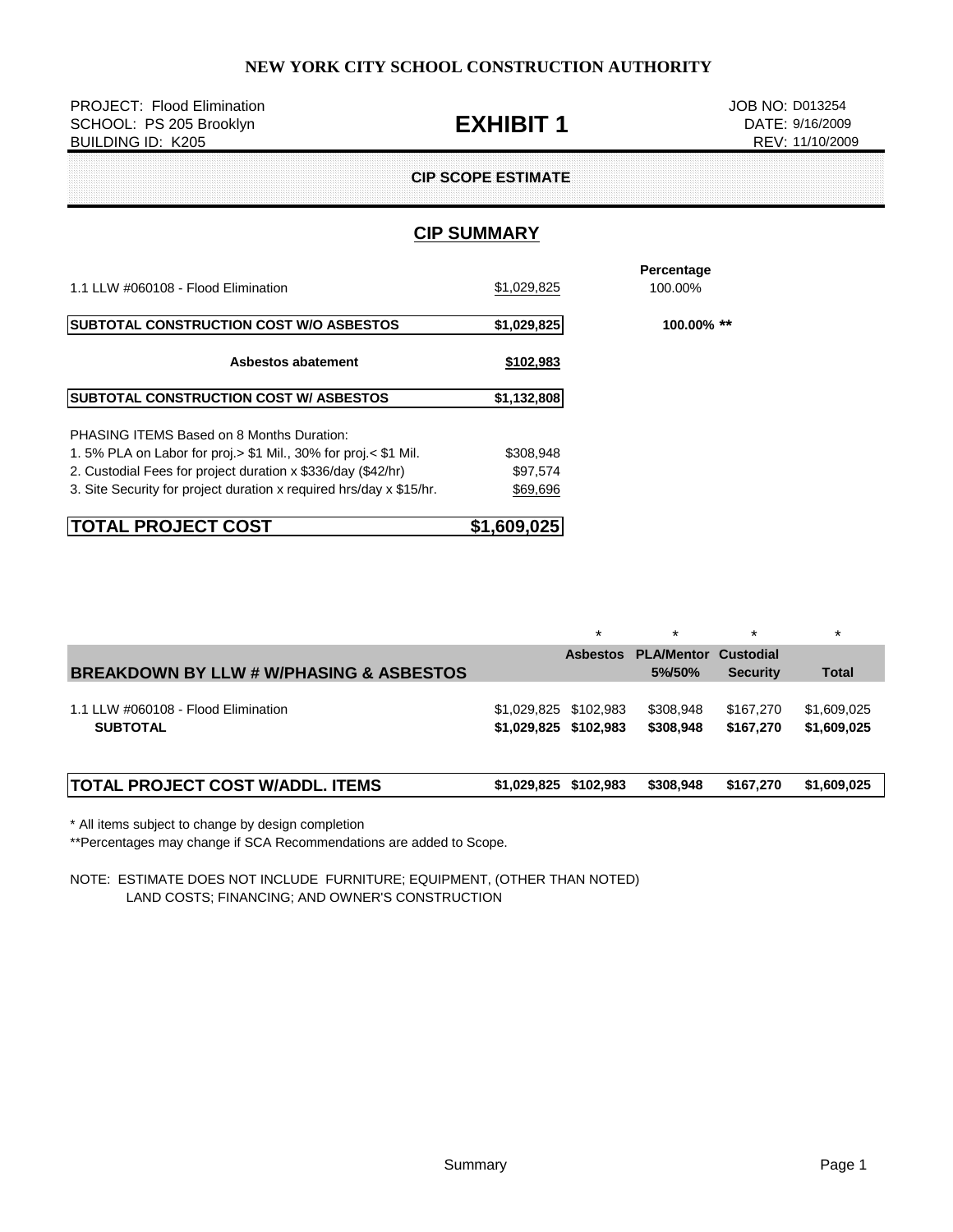PROJECT: Flood Elimination JOB NO: D013254<br>
SCHOOL: PS 205 Brooklyn JOB NO: D013254 SCHOOL: PS 205 Brooklyn

| <b>BUILDING ID: K205</b> |                                                                                                                                                                                                                         |               |       |                   | REV: 11/10/2009   |
|--------------------------|-------------------------------------------------------------------------------------------------------------------------------------------------------------------------------------------------------------------------|---------------|-------|-------------------|-------------------|
|                          | <b>DESCRIPTION</b>                                                                                                                                                                                                      | QUANTITY UNIT |       | <b>UNIT PRICE</b> | <b>TOTAL COST</b> |
|                          | 1. LLW #060108 - Flood Elimination                                                                                                                                                                                      |               |       |                   |                   |
|                          | Architectural                                                                                                                                                                                                           |               |       |                   |                   |
| 1.1                      | <b>ARCHITECTURAL INTERIOR. Structural Foundation Walls</b>                                                                                                                                                              |               |       |                   |                   |
| 1.1.1                    | Electrical Room (B10):                                                                                                                                                                                                  |               |       |                   |                   |
| 1.1.1.1                  | Provide exterior waterproofing membrane / drainage system (Grace<br>Bithutane & Hydroduct 220) at foundation wall exterior, between concrete<br>pavement slab down to existing footing. (55 feet long x 20 feet height) | 1,100 SF      |       | 48.00             | 52,800            |
| 1.1.1.2                  | Remove existing exterior concrete paving around perimeter foundation wall.<br>Provide trenching down to footing (20 feet deep), infill and new concrete<br>paving                                                       | 220 SF        |       | 21.48             | 4,726             |
| 1.1.1.3                  | Remove damaged wall plaster. Provide new plaster wall patch.                                                                                                                                                            | 810 SF        |       | 18.00<br>28.81    | 14,580            |
| 1.1.1.4<br>1.1.1.5       | Provide concrete patch to repair spalling masonry wall.<br>Scrape peeling paint and water stained areas, patch as required and paint                                                                                    | 1,060 SF      | 80 SF | 3.85              | 2,305<br>4,081    |
| 1.1.1.6                  | the entire room.<br>Disconnect and relocate 6 existing panels, Including temporary power<br>(\$1500 EA)                                                                                                                 |               | 1 LS  | 9,000.00          | 9,000             |
| 1.1.1.7                  | Provide fire stopping at penetrations in the ceiling of the electrical room.                                                                                                                                            |               | 2 EA  | 145.00            | 290               |
| 1.1.1.8                  | Provide CMU block wall to close opening to condemned areaway above the<br>electrical room.                                                                                                                              |               | 15 SF | 23.21             | 348               |
| 1.1.1.9<br>1.1.2         | Scrape peeling paint and water stained areas, patch as required and paint<br>the entire area above the electrical room.<br><b>Emergency Generator Room (B15):</b>                                                       | 585 SF        |       | 3.85              | 2,252             |
| 1.1.2.1                  | Provide exterior waterproofing membrane / drainage system (Grace<br>Bithutane & Hydroduct 220) at foundation wall exterior, between concrete<br>pavement slab down to existing footing. (34 feet long x 20 feet height) | 680 SF        |       | 48.00             | 32,640            |
| 1.1.2.2                  | Provide trenching down to footing (20 feet deep), infill and replace<br>landscaping                                                                                                                                     | 136 SF        |       | 15.48             | 2,105             |
| 1.1.2.3                  | Remove damaged plaster at exterior walls. Provide new plaster wall patch.                                                                                                                                               | 110 SF        |       | 18.00             | 1,980             |
| 1.1.2.4                  | Provide concrete patch to repair spalling exterior masonry wall.                                                                                                                                                        |               | 10 SF | 16.25             | 163               |
| 1.1.2.5<br>1.1.3         | Scrape peeling paint and water stained areas, patch as required and paint<br>areas to match existing.<br>Gas Meter Room (B16):                                                                                          | 650 SF        |       | 3.85              | 2,503             |
| 1.1.3.1                  | Provide exterior waterproofing membrane / drainage system (Grace<br>Bithutane & Hydroduct 220) at foundation wall exterior, between concrete<br>pavement slab down to existing footing. (34 feet long x 20 feet height) | 400 SF        |       | 48.00             | 19,200            |
| 1.1.3.2                  | Provide trenching down to footing (20 feet deep), infill and replace<br>landscaping                                                                                                                                     |               | 84 SF | 15.48             | 1,300             |
| 1.1.3.3                  | Scrape peeling paint and water stained areas, patch as required and paint<br>areas to match existing.                                                                                                                   | 350 SF        |       | 3.85              | 1,348             |
| 1.1.4<br>1.1.4.1         | Boiler Room (B06):<br>Remove & replace bronze door saddle                                                                                                                                                               |               | 4 EA  | 435.34            | 1,741             |
| 1.1.4.2                  | Remove & reset bluestone landing @ front entrance doorway (4 doors total).<br>Provide pitched slope away from building. Provide metal pan flashing under<br>bluestone landing                                           |               | 20 LF | 250.00            | 5,000             |
| 1.1.4.3                  | Scrape peeling paint and water stained areas, patch as required and paint<br>areas to match existing.                                                                                                                   | 3,350 SF      |       | 3.85              | 12,898            |
| 1.1.4.4                  | Remove previously failed plaster wall patch and provide new wall plaster<br>patch and paint areas to match existing                                                                                                     | 1,230 SF      |       | 18.00             | 22,140            |

1.1.4.5 Remove effloresce, scrape and patch walls as required and paint to match  $2,145$  SF  $4.20$  9,009<br>existing.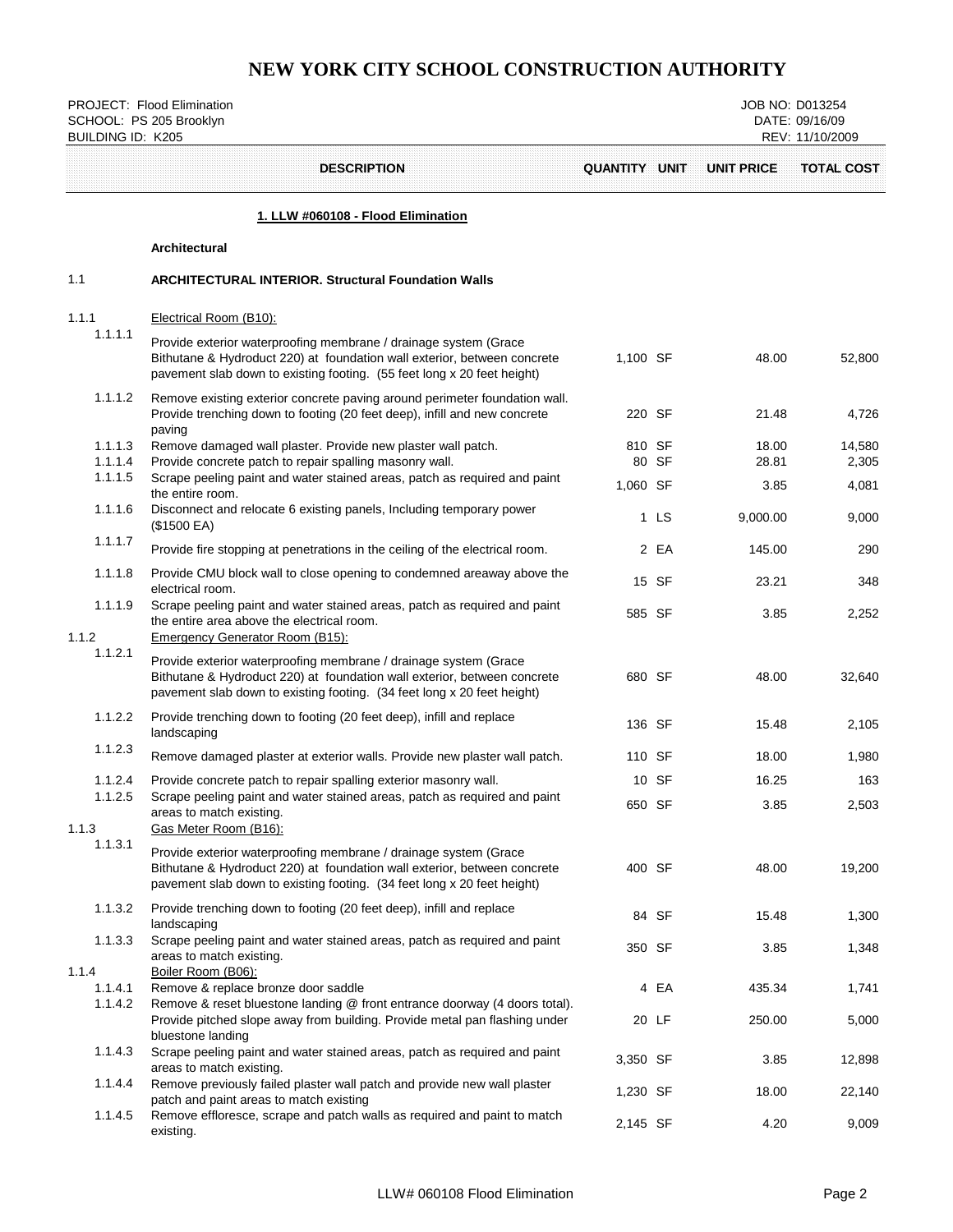| <b>DESCRIPTION</b><br>QUANTITY UNIT<br><b>UNIT PRICE</b><br>1.1.4.6<br>Disconnect and relocate 1 existing panel, Including temporary power (\$1500)<br>1 LS<br>EA)<br>1.1.4.7<br>Organize wiring in back of panel in Boiler Room and provide a panel back<br>1 LS<br>cover<br>1.1.4.8<br>Cover exposed electrical conduit wiring in Electrical Room<br>1 LS<br>1.1.5<br>Boiler Room Storage Area (B07):<br>Scrape peeling paint and water stained areas, patch upper walls as required<br>1.1.5.1<br>620 SF<br>and paint areas to match existing. | <b>TOTAL COST</b><br>1,500.00<br>1,500<br>1,800<br>1,800.00<br>350.00<br>350<br>3.85<br>2,387<br>18.00<br>4,320<br>14.75<br>590<br>82,560<br>48.00 |
|---------------------------------------------------------------------------------------------------------------------------------------------------------------------------------------------------------------------------------------------------------------------------------------------------------------------------------------------------------------------------------------------------------------------------------------------------------------------------------------------------------------------------------------------------|----------------------------------------------------------------------------------------------------------------------------------------------------|
|                                                                                                                                                                                                                                                                                                                                                                                                                                                                                                                                                   |                                                                                                                                                    |
|                                                                                                                                                                                                                                                                                                                                                                                                                                                                                                                                                   |                                                                                                                                                    |
|                                                                                                                                                                                                                                                                                                                                                                                                                                                                                                                                                   |                                                                                                                                                    |
|                                                                                                                                                                                                                                                                                                                                                                                                                                                                                                                                                   |                                                                                                                                                    |
|                                                                                                                                                                                                                                                                                                                                                                                                                                                                                                                                                   |                                                                                                                                                    |
| 1.1.5.2<br>Remove previously failed plaster wall patch from lower sections and provide<br>240 SF<br>new wall plaster patch and paint areas to match existing.                                                                                                                                                                                                                                                                                                                                                                                     |                                                                                                                                                    |
| 1.1.5.3<br>Scrape and paint steel beam at steel deck under the courtyard.<br>40 LF                                                                                                                                                                                                                                                                                                                                                                                                                                                                |                                                                                                                                                    |
| 1.1.5.4<br>Provide exterior waterproofing membrane / drainage system (Grace<br>Bithutane & Hydroduct 220) at foundation wall exterior, between concrete<br>1,720 SF<br>pavement slab down to existing footing. (86 feet long x 20 feet height)                                                                                                                                                                                                                                                                                                    |                                                                                                                                                    |
| 1.1.5.5<br>Remove existing exterior concrete paving around perimeter foundation wall.<br>Provide trenching down to footing (20 feet deep), infill and new concrete<br>344 SF<br>paving                                                                                                                                                                                                                                                                                                                                                            | 21.48<br>7,389                                                                                                                                     |
| 1.1.6<br>Duct Crawl Space (B02):<br>1.1.6.1<br>Remove effloresce and water stains from exterior walls, scrape and paint<br>3,310 SF<br>the entire area.                                                                                                                                                                                                                                                                                                                                                                                           | 4.20<br>13,902                                                                                                                                     |
| 1.1.6.2<br>Remove damage concrete and deteriorated materials from floor, and patch<br>2,500 SF<br>the damaged concrete floor slab areas.                                                                                                                                                                                                                                                                                                                                                                                                          | 21.09<br>52,725                                                                                                                                    |
| 1.1.6.3<br>Remove spalling concrete and effloresce from ceiling slab patch concrete<br>1,500 SF<br>and paint the entire area.                                                                                                                                                                                                                                                                                                                                                                                                                     | 28.81<br>43,215                                                                                                                                    |
| 1.1.6.4<br>Provide or replace expansion joint around perimeter pavement. Saw cut &<br>203 LF<br>install new backer rod and sealant caulked joints at perimeter of building                                                                                                                                                                                                                                                                                                                                                                        | 7.50<br>1,523                                                                                                                                      |
| 1.1.7<br>Storage Room (B05):<br>Remove existing damaged paint on masonry wall<br>1.1.7.1<br>540 SF<br>Patch and repair damaged concrete masonry walls.<br>1.1.7.2<br>110 SF<br>1.1.7.3<br>Patch and repair hair line crack in column and beam.<br>60 SF                                                                                                                                                                                                                                                                                           | 1.85<br>999<br>17.50<br>1,925<br>23.85<br>1,431                                                                                                    |
| 1.1.7.4<br>Remove effloresce, water and rust stains from the walls and ceiling, scrape<br>1,750 SF<br>and paint the entire room.                                                                                                                                                                                                                                                                                                                                                                                                                  | 7,350<br>4.20                                                                                                                                      |
| 1.1.7.5<br>Scrape and paint existing door frame.<br>1 LS<br>1.1.7.6                                                                                                                                                                                                                                                                                                                                                                                                                                                                               | 175.00<br>175                                                                                                                                      |
| Provide exterior waterproofing membrane / drainage system (Grace<br>Bithutane & Hydroduct 220) at foundation wall exterior, between concrete<br>720 SF<br>pavement slab down to existing footing. (36 feet long x 20 feet height)                                                                                                                                                                                                                                                                                                                 | 48.00<br>34,560                                                                                                                                    |
| 1.1.7.7<br>Remove existing exterior concrete paving around perimeter foundation wall.<br>Provide trenching down to footing (20 feet deep), infill and new concrete<br>144 SF<br>paving                                                                                                                                                                                                                                                                                                                                                            | 21.48<br>3,093                                                                                                                                     |
| 1.1.8<br>North Fan Room (B01):<br>Remove previously failed concrete wall patch from lower sections of<br>1.1.8.1<br>252 SF<br>passageway and provide new wall concrete patch.                                                                                                                                                                                                                                                                                                                                                                     | 38.75<br>9,765                                                                                                                                     |
| 16 SF<br>1.1.8.2<br>Remove effloresce from block off areaway window and patch concrete.                                                                                                                                                                                                                                                                                                                                                                                                                                                           | 17.50<br>280                                                                                                                                       |
| 1.1.8.3<br>Scrape and paint passageway walls.<br>2,520 SF<br>1.1.8.4<br>20 SF<br>Patch and repair hair line crack at crawl space access.                                                                                                                                                                                                                                                                                                                                                                                                          | 2.50<br>6,300<br>23.85<br>477                                                                                                                      |
| 1.1.8.5<br>Remove damaged wall plaster. Provide new plaster wall patch.<br>220 SF                                                                                                                                                                                                                                                                                                                                                                                                                                                                 | 18.00<br>3,960                                                                                                                                     |
| 1.1.8.6<br>Remove spalling concrete on exterior wall at exposed rebar and provide<br>15 SF<br>concrete wall patch.                                                                                                                                                                                                                                                                                                                                                                                                                                | 28.81<br>432                                                                                                                                       |
| 1.1.8.7<br>Provide or replace expansion joint around perimeter pavement. Saw cut &<br>200 LF<br>install new backer rod and sealant caulked joints at perimeter of building                                                                                                                                                                                                                                                                                                                                                                        | 7.50<br>1,500                                                                                                                                      |
| 1.1.8.8<br>1,000 SF<br>Scrap, patch, prime and paint walls to match existing<br>1.1.9<br>Boiler Feed Tank & Vacuum Pump Area:                                                                                                                                                                                                                                                                                                                                                                                                                     | 4.20<br>4,200                                                                                                                                      |
| 1.1.9.1<br>Patch and repair the affected areas of the exterior wall concrete.<br>96 SF                                                                                                                                                                                                                                                                                                                                                                                                                                                            | 16.25<br>1,560                                                                                                                                     |
| 1.1.9.2<br>Patch and repair spalling concrete at ceiling slab.<br>20 SF<br>45 SF<br>1.1.9.3<br>Remove damaged wall plaster. Provide new plaster wall patch.                                                                                                                                                                                                                                                                                                                                                                                       | 28.81<br>576<br>18.00<br>810                                                                                                                       |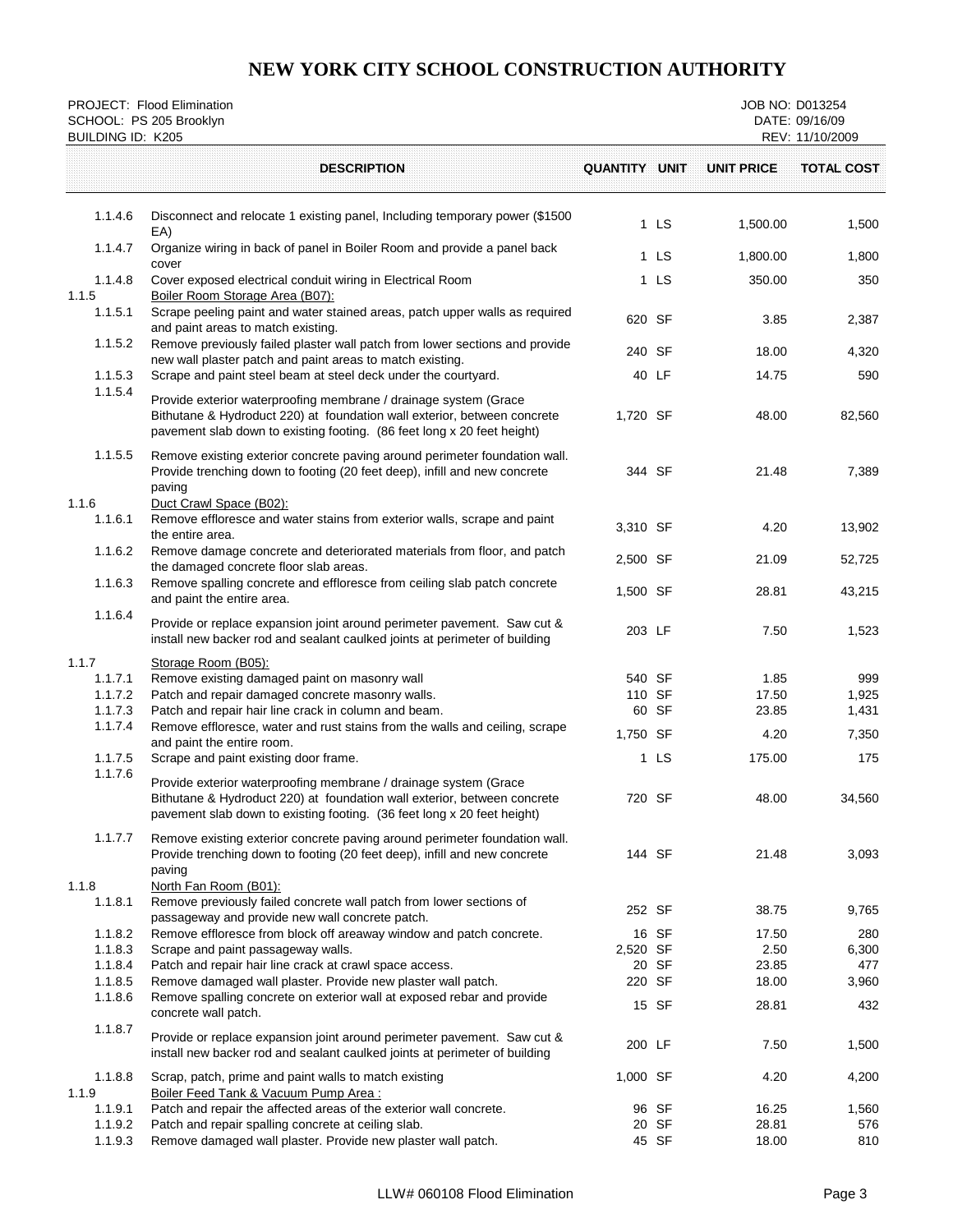| SCHOOL: PS 205 Brooklyn<br><b>BUILDING ID: K205</b> | PROJECT: Flood Elimination                                                                                                                                                                                              |                      |                |                      | JOB NO: D013254<br>DATE: 09/16/09<br>REV: 11/10/2009 |
|-----------------------------------------------------|-------------------------------------------------------------------------------------------------------------------------------------------------------------------------------------------------------------------------|----------------------|----------------|----------------------|------------------------------------------------------|
|                                                     | <b>DESCRIPTION</b>                                                                                                                                                                                                      | <b>QUANTITY UNIT</b> |                | <b>UNIT PRICE</b>    | <b>TOTAL COST</b>                                    |
| 1.1.9.4                                             | Remove effloresce and water stains from exterior walls and ceiling slab,<br>scrape and paint the entire area.                                                                                                           | 1,472 SF             |                | 4.20                 | 6,182                                                |
| 1.1.9.5                                             | Provide exterior waterproofing membrane / drainage system (Grace<br>Bithutane & Hydroduct 220) at foundation wall exterior, between concrete<br>pavement slab down to existing footing. (48 feet long x 20 feet height) | 960 SF               |                | 48.00                | 46,080                                               |
| 1.1.9.6                                             | Remove existing exterior concrete paving around perimeter foundation wall.<br>Provide trenching down to footing (20 feet deep), infill and new concrete<br>paving                                                       | 192 SF               |                | 21.48                | 4,124                                                |
| 1.1.9.7                                             | Remove and replace the existing fluorescent lighting fixtures with new<br>fluorescent lighting fixtures including wiring and conduit (\$500 EA)                                                                         |                      | 1 LS           | 1,500.00             | 1,500                                                |
| 1.1.10                                              | South Fan Room (B12):                                                                                                                                                                                                   |                      |                |                      |                                                      |
| 1.1.10.1                                            | Remove deteriorating parging and patch the passageway exterior walls.                                                                                                                                                   | 775 SF               |                | 18.00                | 13,950                                               |
| 1.1.10.2                                            | Scrape and paint the passageway walls.                                                                                                                                                                                  | 1,685 SF             |                | 2.50                 | 4,213                                                |
| 1.1.10.3                                            | Remove damaged concrete and patch crack in wall at the corner of the fan<br>room and the storage room.                                                                                                                  |                      | 35 SF          | 23.85                | 835                                                  |
| 1.1.10.4                                            | Patch and repair concrete at ceiling slab near exterior wall and upper<br>sections of exterior wall.                                                                                                                    |                      | 185 SF         | 18.25                | 3,376                                                |
| 1.1.10.5                                            | Remove previously failed plaster wall patch from lower sections and provide<br>new wall plaster patch.                                                                                                                  |                      | 544 SF         | 18.00                | 9,792                                                |
| 1.1.10.6                                            | Remove peeling paint, scrape and paint the walls in the entire room.                                                                                                                                                    | 7,580 SF             |                | 4.20                 | 31,836                                               |
| 1.1.10.7                                            | Provide or replace expansion joint around perimeter pavement. Saw cut &<br>install new backer rod and sealant caulked joints at perimeter of building                                                                   | 286 LF               |                | 7.50                 | 2,145                                                |
| 1.1.10.8<br>1.1.11                                  | Relocate 15 feet of 4" pipe (unit price $$50.00/ft) = $750.00$<br>Reinstall 15 feet of 4" pipe (unit price $$40.00/ft) = $600.00$<br>Oil Tank Room (B11):                                                               |                      | 1 LS           | 1,300.00             | 1,300                                                |
| 1.1.11.1                                            | Remove deteriorating parging and patch the lower section exterior walls.                                                                                                                                                |                      | 120 SF         | 18.00                | 2,160                                                |
| 1.1.11.2                                            | Remove damaged concrete and patch crack in wall.                                                                                                                                                                        |                      | 20 SF          | 23.85                | 477                                                  |
| 1.1.11.3                                            | Remove peeling paint, scrape and paint the walls to match existing.                                                                                                                                                     | 1,600 SF             |                | 4.20                 | 6,720                                                |
| 1.1.11.4                                            | Provide or replace expansion joint around perimeter pavement. Saw cut &<br>install new backer rod and sealant caulked joints at perimeter of building                                                                   |                      | 40 LF          | 7.50                 | 300                                                  |
| 1.2                                                 | MECHANICAL. DRAIN/WASTE/VENT AND STORM SYSTEM. Sump<br>Pump                                                                                                                                                             |                      |                |                      |                                                      |
| 1.2.1                                               | Duct Crawl Space (B02):                                                                                                                                                                                                 |                      |                |                      |                                                      |
| 1.2.1.1<br>1.2.1.2                                  | Remove deteriorating insulation.                                                                                                                                                                                        |                      | 80 LF<br>80 LF | 1.75<br>2.95         | 140<br>236                                           |
| 1.2.1.3                                             | Clean and paint pipes.<br>Provide new pipe insulation.                                                                                                                                                                  |                      | 80 LF          | 12.25                | 980                                                  |
| 1.2.2                                               | First Floor Entrance # 4 Vestibule:                                                                                                                                                                                     |                      |                |                      |                                                      |
| 1.2.2.1<br>1.2.2.2                                  | Remove and reset dome; clean clogged roof drains.                                                                                                                                                                       |                      | 1 EA           | 750.00               | 750                                                  |
|                                                     | Provide new cap flashing in areas where flashing is missing or damaged.                                                                                                                                                 |                      | 15 LF          | 12.75                | 191                                                  |
| 1.2.2.3                                             | Provide new 3" drain pipe and cleanout for roof drain below in storage room<br>(B05).                                                                                                                                   |                      | 20 LF          | 65.00                | 1,300                                                |
| 1.2.2.4<br>1.2.3                                    | Provide pipe insulation for roof drain piping in storage room below.<br><b>Exterior Areaway Drains:</b>                                                                                                                 |                      | 25 LF          | 15.25                | 381                                                  |
| 1.2.3.1                                             | Clean all areaway drains.                                                                                                                                                                                               |                      | 10 EA          | 425.00               | 4,250                                                |
| 1.2.3.2                                             | Provide strainer domes for all areaway drains.                                                                                                                                                                          |                      | 10 EA          | 150.00               | 1,500                                                |
| 1.2.3.3                                             | Provide concrete to pitch areaways towards existing drains.                                                                                                                                                             |                      | 525 SF         | 18.75                | 9,844                                                |
| 1.2.3.4<br>1.2.3.5                                  | Provide access in grating to areaways.<br>Provide access ladders in all areaways as required.                                                                                                                           |                      | 3 EA<br>6 EA   | 1,200.00<br>2,350.00 | 3,600<br>14,100                                      |
| 1.2.3.6                                             | Provide grating at areaways on 68th Street.                                                                                                                                                                             | 240 SF               |                | 30.00                | 7,200                                                |
| 1.2.3.7                                             | patch and repair masonry walls in all areaways                                                                                                                                                                          |                      | 960 SF         | 23.85                | 22,896                                               |